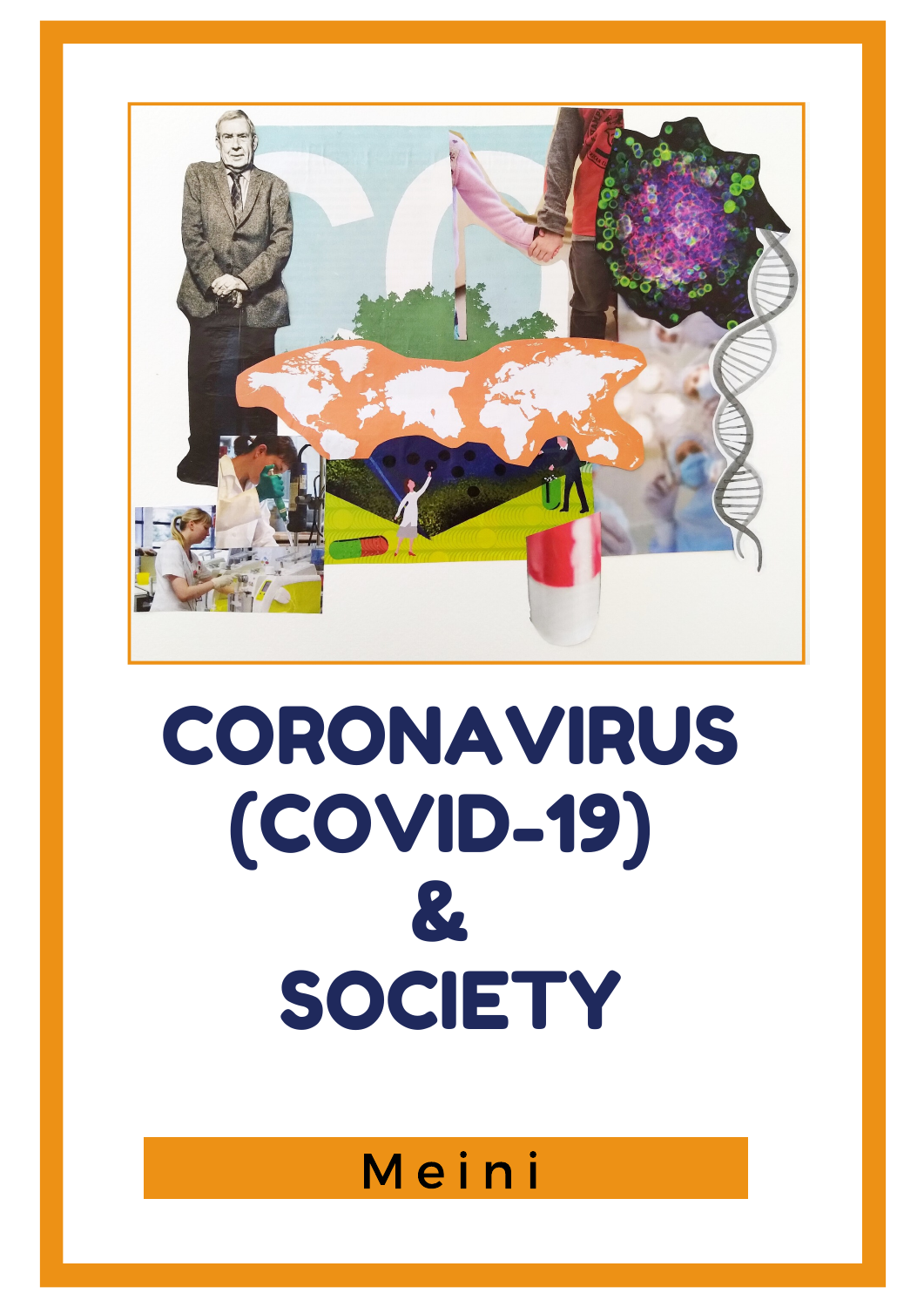#### UNIT OBJECTIVES

- **This project seeks to address UN Sustainability Goal 3: Good Health and Wellbeing by helping students critically evaluate how Corona Virus impacts both the greater community and their daily lives.**
- **The unit integrates the art making technique paper collage with the digital tool Thinglink to create an interactive and informative image.**
- **Students research the virus and sourcing information from a variety of media for example; online news outlets, videos, social media, television, radio, magazines/new papers.**
- **Students can connect various human & non-human entities being impacted by spread of the Coronavirus.**

#### COLLAGE

**Collage is a form of art that engages learners visual thinking skills. Deciding what types of visual elements to use as well as deciphering and assigning semiotic meaning to them also requires students to utilize critical thinking. Students participate in artistic practices such as composition, scale, and repetition, to name a few. The lesson here also provides opportunities for students to integrate their images into a digital medium collage process as well.** 

**Thinglink is an online learning platform on which images, videos, and 360/VR can be uploaded so that nodes (or markers things) can be added to them as overlays. The nodes or 'things' are used to embed a variety of elements such as web-links, audio files, images, and videos. Thinglink is free for educational use and can be easily integrated for teaching and learning.**

#### THINGLINK VIRUS IN SOCIETY

**The Coronavirus has become an international pandemic affecting many people and nations around the globe. It has also had a powerful impact on how societies function and other non-human entities as well. The project here aims to help students draw connections between themselves, how pandemics disrupt society, and all these are also linked to other non-human entities such as global warming and C02 emissions for example.**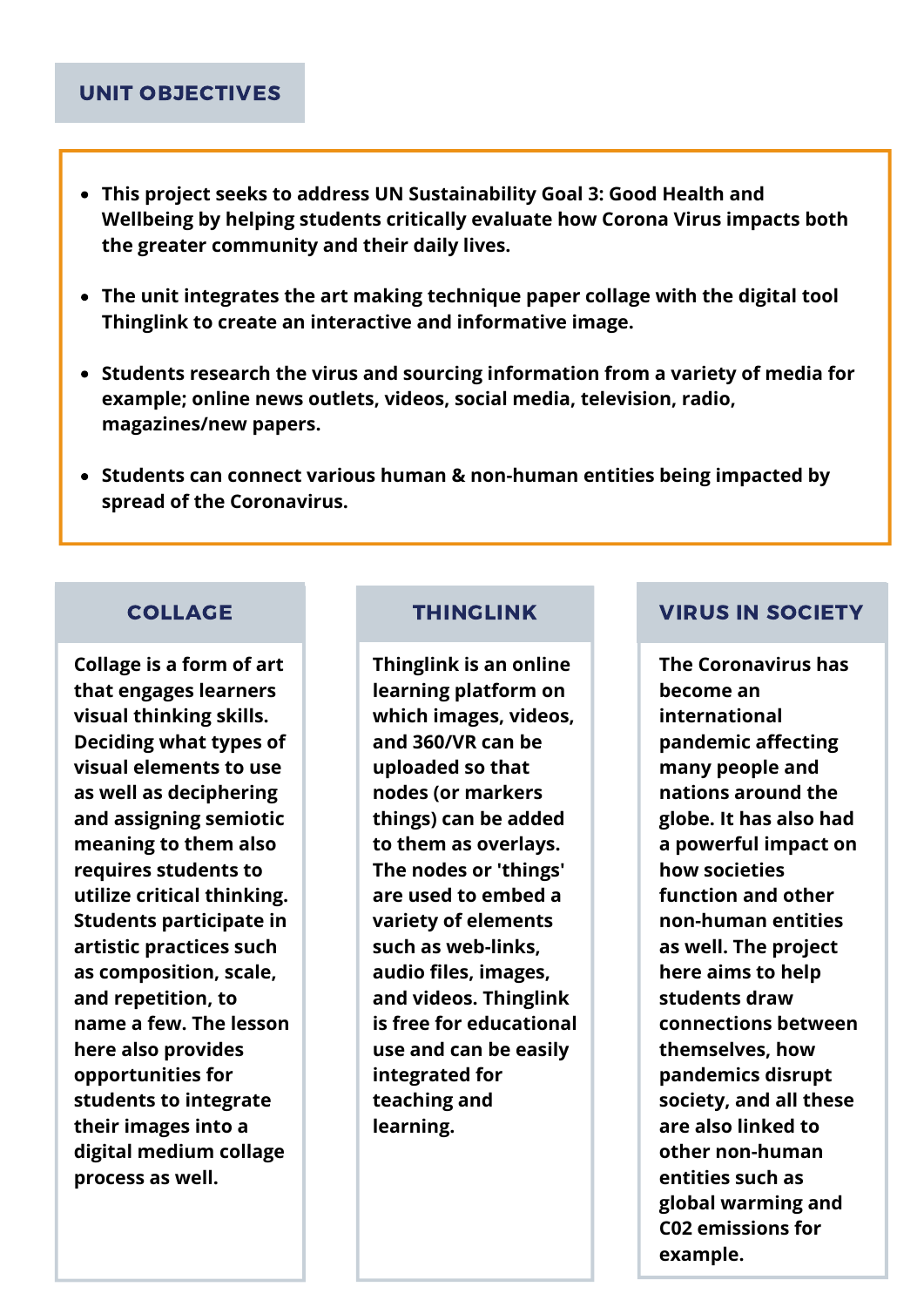#### LESSON PLAN 1: COLLAGE

#### **MATERIALS**

- Old magazines or newspapers
- Scissors
- White sheet of paper A4 or larger
- Glue
- Smart phone or digital camera

#### A C T I V I T Y T A S K S

Think about what sort of information you are hearing and seeing that relates to the Coronavirus.

Based on your thoughts find images relating these to the Coronaviris to use in your collage.

Creatively arrange and glue the cut images together onto the A4 white paper.

Take a digital photo of your collage and send to your teacher.

#### P R O C E S S

This project begins by creating a paper collage. A paper collage is an artist technique in which you assemble a variety of cut out paper shapes and images together to create a unified larger composition. Old magazines, news paper or even drawing an image onto paper and cutting it out can be used as visual materials in your larger image.

When sourcing your images to use in the collage think about things you have heard about as being impacted by the Coronavirus as they are talked about at home, in the news, online or radio, and across social media. You can also think about how the Coronavirus has impacted you and other close members of your family.

Using these ideas try to find images from old newspapers, magazines, and other paper items to use in creating your collage. Carefully arrange the items onto the paper thinking about and playing with the overall arrangement until you find the composition you are happy. Once they are all laid out you can being glueing them to the paper.

Once the image is done take a photo with a digital camera and send it to your teacher.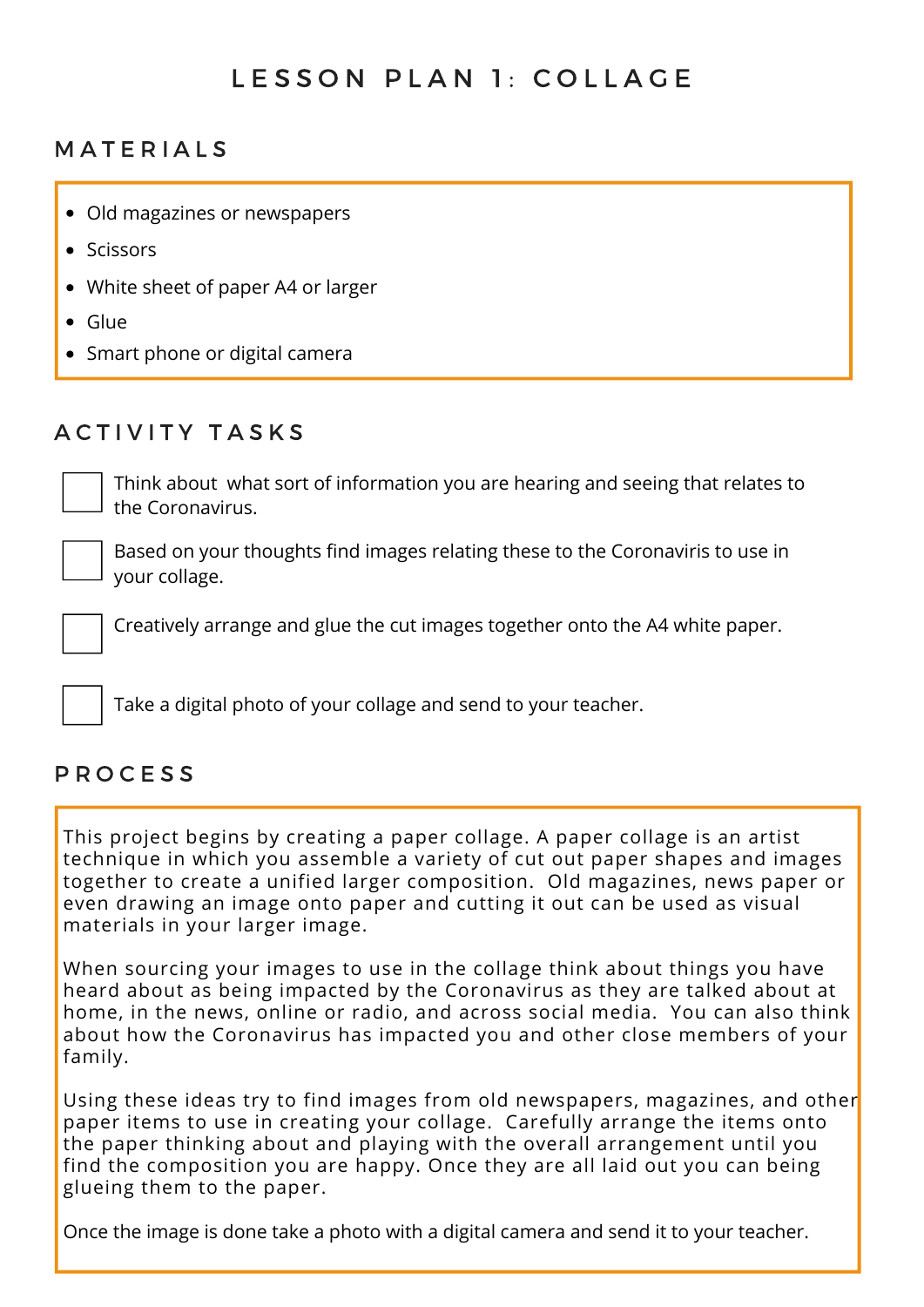### LESSON PLAN 2: LOCATING DIGITAL R E S O U R C E S

#### **MATERIALS**

- Computer
- Method for sharing links, images, and audio files

#### ACTIVITY TASKS

Based on the images in your collage try to find or create 3-5 digital resources that connect your image, the Coronavirus, and society.

Copy the link and share it with you teacher. This can be done by copying and pasting the link into a Word file and then sharing the Word file through email.



[Thinklink](https://www.thinglink.com/) offers free accounts to educators. Teachers can select **Images** from the lefthand side and upload all of the students' collages to create one large image in Thinklink.

#### **P R O C E S S**

The second lesson in this project involves creating one large image in Thinglink that comprises all of the students collage works. The students will work on locating 3-5 digital resources to accompany their section of collage image. Digital resources include but are not limited to: web-links, voice recorded audio files, Youtube videos, links to on-line articles, etc. Be sure to check digital resources for validity by making sure that the producers of the content are reputable and recognizable.

Copy and paste the link onto a Word document. Below the link indicate in writing how the link makes references to the Coronavirus and society. For example; a link to an article about schools closing due to Coronavirus shows the impact of the Coronavirus on schools around the world.

Teachers will upload all of the students collage's into Thinglink to create one large image. The links sent from the students will be assigned to a node in Thinglink and the node will be placed on-top of that particular students section of the larger collage image.

Once all of the node with links have been added the Thinglink image can be shared so that all the student can explore the work.